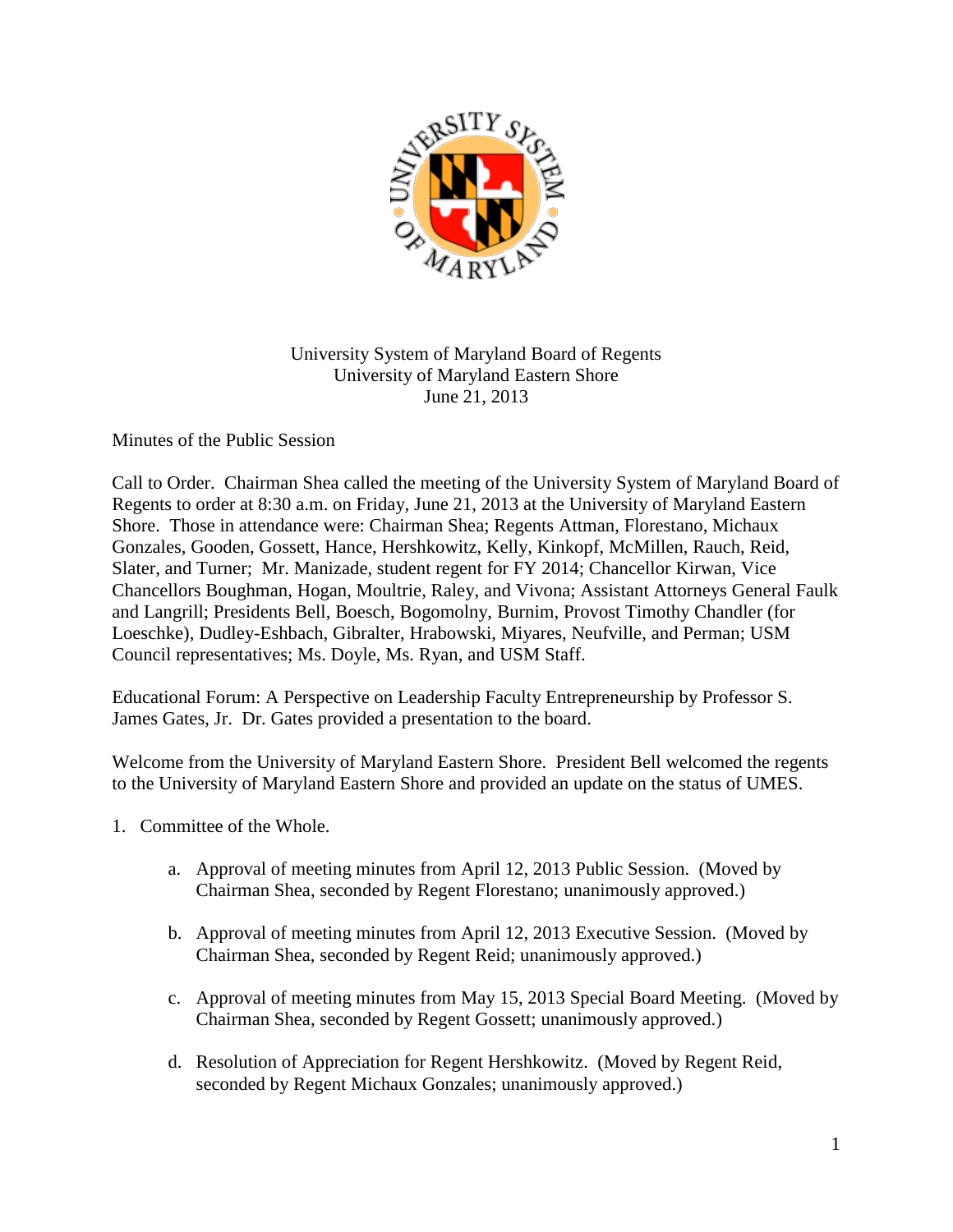- e. Report of the Nominating Committee Election of Officers. (Moved by Regent Florestano, seconded by Regent Reid; unanimously approved.)
- f. Proposed Dates for 2013-2014 Full Board Meetings. Moved by Regent Kelly, seconded by Regent Gossett; unanimously approved.)
- g. Chancellor's Report. Chancellor Kirwan presented his  $11<sup>th</sup>$  annual report to the University System Board of Regents. The report reviews the accomplishments of the past year and highlights how USM is positioned for additional success moving forward with the strategic plan, *Powering Maryland Forward*. He noted that the report is built around the five themes of the USM strategic plan

Chancellor Kirwan thanked UMES for hosting the meeting and recognized the new leadership of President Juliette Bell and the progress and success of UMES. He pointed out that the meeting was the final official Board meeting for the student regent, Steven Hershkowitz, and presented him with a resolution of appreciation.

Dr. Kirwan reported on a number of changes, including the appointment of Javier Miyares as president of UMUC and Mortimer Neufville as interim President of CSU. He also thanked the members of the Coppin Special Review Committee, whose recommendations to strengthen the academic and administrative operations at CSU are already in the process of being implemented.

He noted that the athletic programs at UMCP will join the Big Ten Conference at the start of the 2014-15 academic year and UMCP will join the Committee on Institutional Cooperation (CIC), the Big Ten's academic and research consortium.

The Chancellor commented on the passing of Dr. Irv Goldstein earlier this year, who had a tremendous and enduring impact on the USM as an educator, administrator, dean, and, ultimately, as senior vice chancellor for academic affairs.

Chancellor Kirwan noted the continuing strong support from Governor O'Malley and the General Assembly for the USM operating and capital budgets during the 2013 legislative session in Annapolis, which will allow USM, as the engine of innovation, discovery, and knowledge, to advance the state's economy and quality of life. Dr. Kirwan highlighted the progress on the five themes of the USM strategic plan: Increasing Maryland's College Completion Rate; Advancing Maryland's Competitiveness in the Innovation Economy; Transforming the Academic Model; Continuing Exemplary Stewardship Practices; and Advancing Institutional Quality. He also reported on some of the highlights and accomplishment of USM presidents and institutions.

Finally, he urged the regents, presidents, USM employees and other USM constituents to review the annual report, which documents the USM initiatives to meet the shared goals of college completion, workforce development, and economic competitiveness.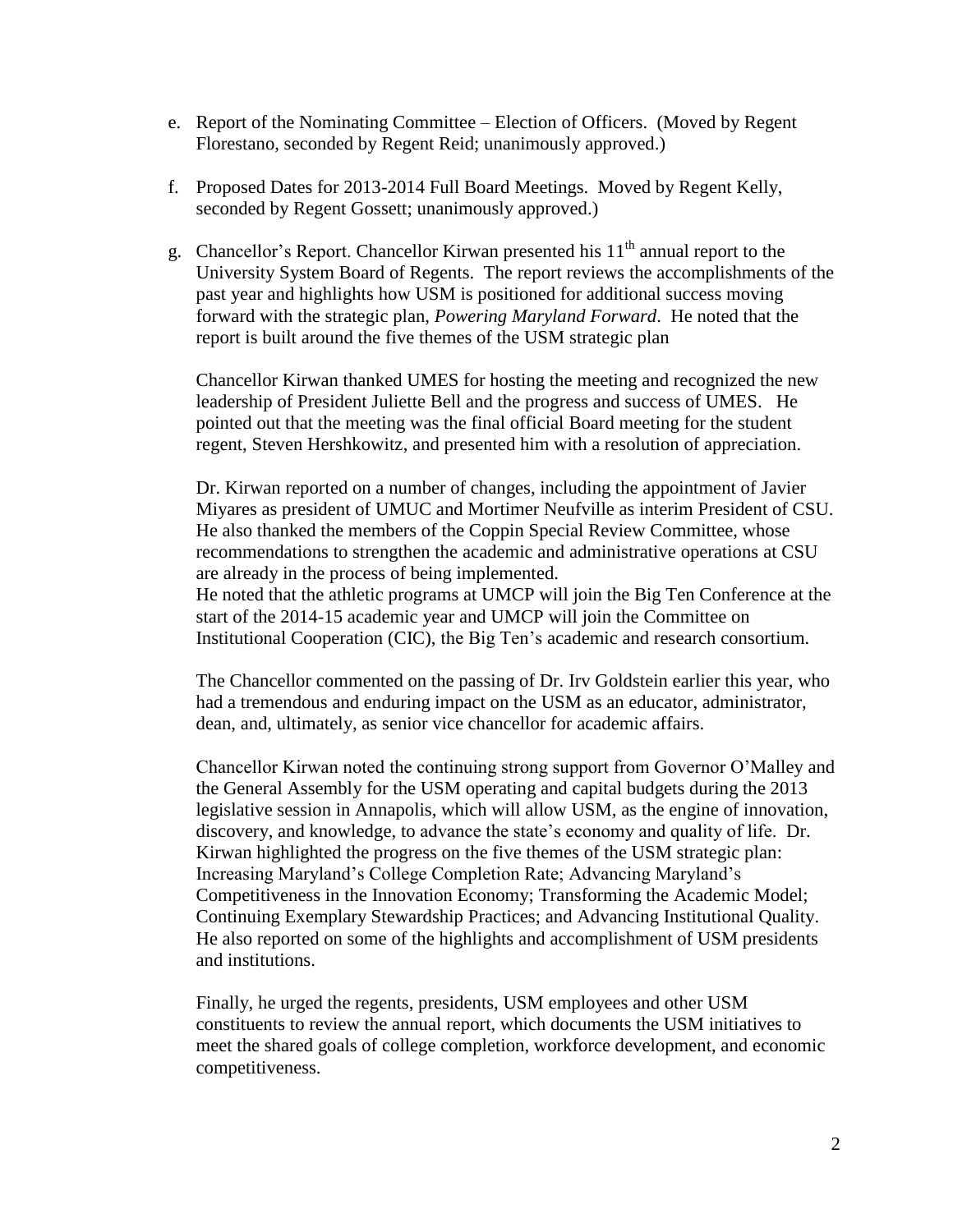- h. Report of Coppin State University Special Review Committee and Implementation Plan. President Neufville presented an overview of the plan. (Moved by Regent Reid, seconded by Regent Gossett; unanimously approved.)
- 2. Report of Councils.
	- a. Council of University System Presidents. President Burnim provided the report of the Council meetings for May 6, 2013 and June 3, 2013.
	- b. University System of Maryland Student Council. Mr. Cohen provided the report of the Council.
	- c. Council of University System Staff. Ms. Sullivan provided the report of the Council.
	- d. Council of University System Faculty. Dr. Zimmerman provided the report of the Council.
- 3. Committee on Finance. Regent Kelly provided the report of the committee.
	- a. Approval of meeting minutes from June 18, 2013 Public Session. (Moved by Regent Kelly, seconded by Regent Florestano; unanimously approved.)
	- b. Approval of meeting minutes from June 18, 2013 Closed Session. (Moved by Regent Kelly, seconded by Regent Florestano; unanimously approved.)
	- c. FY 2015 Capital Budget Request; and FY 2015-2019 Capital Improvement Program. (Moved by Regent Kelly, seconded by Regent Gooden; unanimously approved.)
	- d. FY 2014 System Funded Construction Program Request. (Moved by Regent Kelly, seconded by Regent Gooden; unanimously approved.)
	- e. University System of Maryland: Thirty-Fifth Bond Resolution—Auxiliary Facility and Tuition Revenue Bonds. (Moved by Regent Kelly, seconded by Chair Shea; unanimously approved.)
	- f. Biennial Nonexempt Market Salary Survey Report—Nonexempt Salary Structure Adjustment for FY 2014-2015. (Moved by Regent Kelly, seconded by Regent Gooden; unanimously approved.)
	- g. Technical Amendment to BOR Policy VIII-2.70—Policy on Student Classification for Admission and Tuition Purposes. (Moved by Regent Kelly, seconded by Regent Gossett; unanimously approved.)
	- h. University of Maryland, College Park: Procurement of Subscriptions to Serials for the Acquisitions Department of McKeldin Library. (Moved by Regent Kelly, seconded by Regent Michaux Gonzales; unanimously approved.)
	- i. University of Maryland University College: Tuition Rate for New Program. (Moved by Regent Kelly, seconded by Regent Reid; unanimously approved.)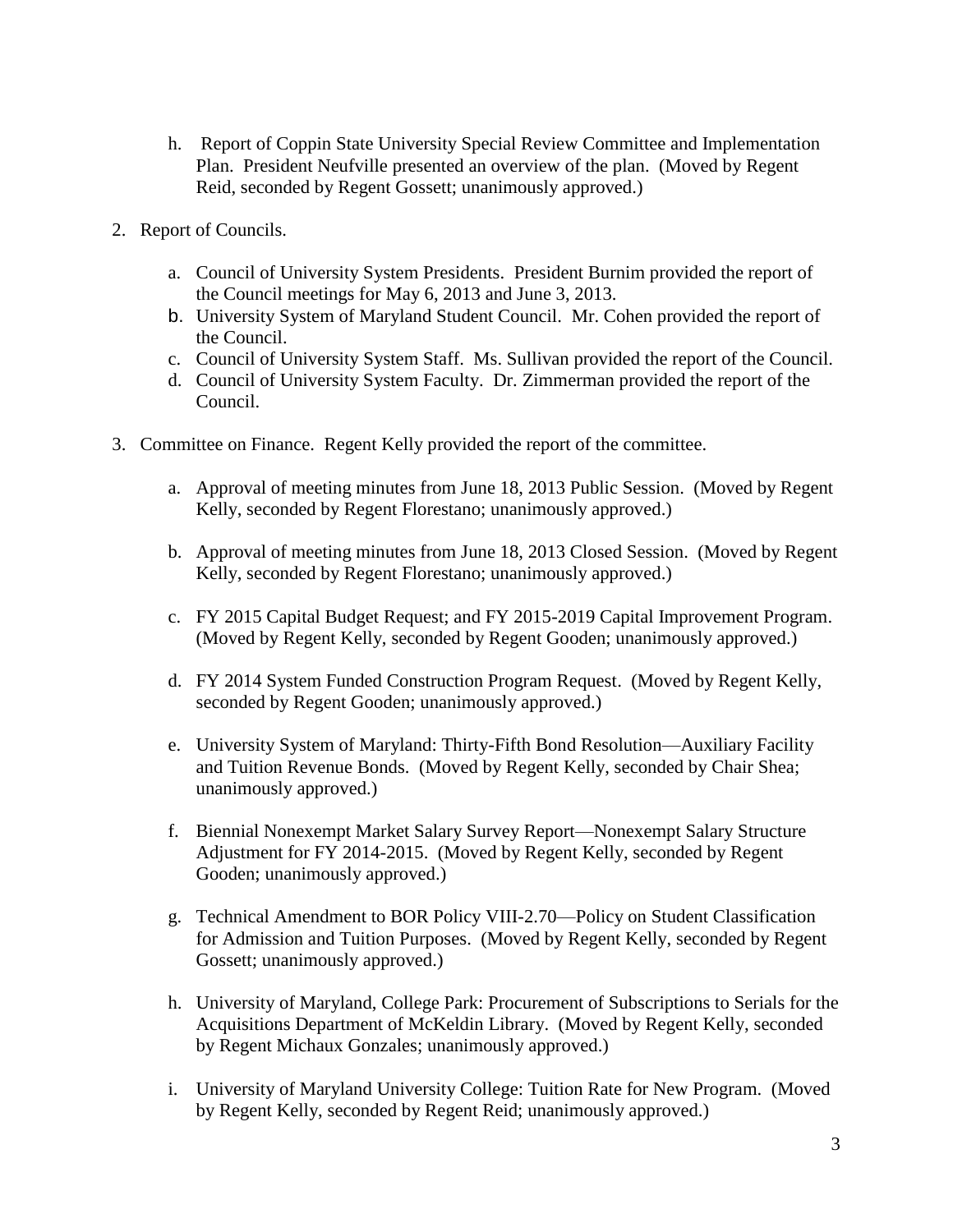- j. University of Maryland University College: Professional Staffing Services Contracts. (Moved by Regent Kelly, seconded by Regent Attman; Chair Shea and Regent Kinkopf recused themselves from the discussion and vote; motion approved.)
- k. Proposed FY 2014 Contract between the University of Maryland, Baltimore and the University of Maryland Medical System Corporation. (Moved by Regent Kelly, seconded by Regent Reid; unanimously approved.)
- l. University of Maryland, Baltimore: Student Dental Clinics Management Contract. (Moved by Regent Kelly, seconded by Regent Michaux Gonzales; unanimously approved.)
- m. Report to the Board Titled: "Climate Actions and Progress Toward the Reduction of Greenhouse Gas Emissions at Institutions of the USM". The BOR was briefed on the actions and progress of the USM institutions.
- 4. Committee on Education Policy and Student Life. Regent Michaux-Gonzales provided the report of the committee.
	- a. Approval of meeting minutes from June 5, 2013 Public Session. (Moved by Regent Michaux Gonzales, seconded by Regent Reid; unanimously approved.)
	- b. Center for Innovation and Excellence in Learning and Teaching, Director. Chancellor Kirwan announced the new Director of CIELT, Dr. M.J. Bishop.
	- c. University System of Maryland and Affiliated Institutions, Executive Director. Chancellor Kirwan announced that USMAI hired their first Executive Director, Mr. Charles Thomas.
	- d. The College of Career Readiness and College Completion Act of 2013 (SB 740). Regent Michaux-Gonzales briefed the regents on the requirements of the act.
	- e. P-20 Update. Regent Michaux-Gonzales provided an update on P-20 initiatives.
	- f. Institutional Achievement Gap Reports. Regent Michaux-Gonzales reported on the outcomes of institutional initiatives to close the achievement gaps for low-income, under-represented minority, and African American male students.
	- g. Annual Progress Report on Institutional Programs of Cultural Diversity. (Moved by Regent Michaux Gonzales, seconded by Regent Gooden; unanimously approved.)
	- h. USM Student Council Constitutional Amendments. (Moved by Regent Michaux Gonzales, seconded by Regent Hershkowitz; unanimously approved.)
	- i. USM Policy on Accident Leave for Faculty. (Moved by Regent Michaux Gonzales, seconded by Regent Gooden; unanimously approved.)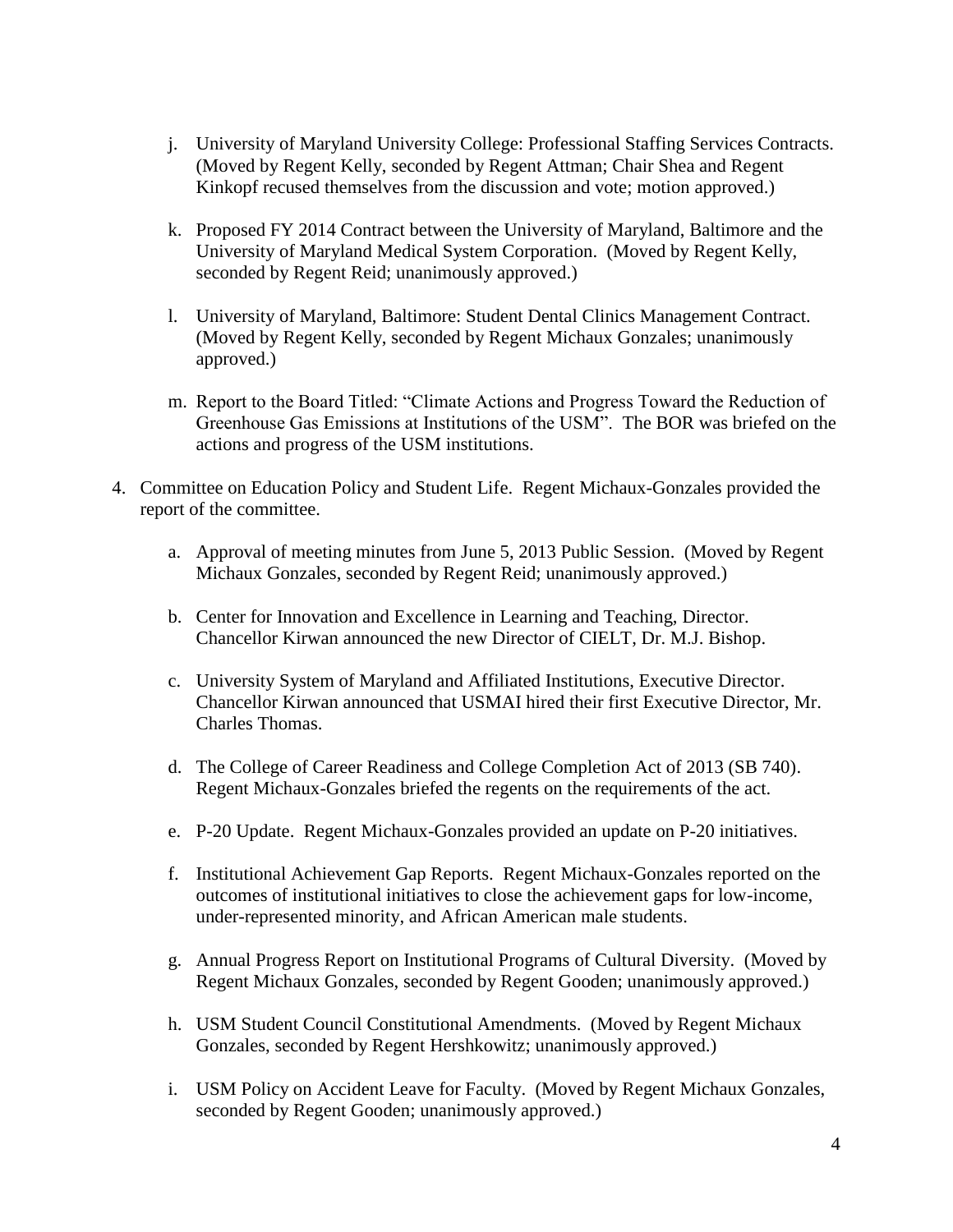- j. USM Policy on Sick Leave for Faculty Members. (Moved by Regent Michaux Gonzales, seconded by Regent Slater; unanimously approved.)
- k. New Academic Program Proposals.
	- i. Salisbury University: B.S. in Business Administration-Business Economics. (Moved by Regent Michaux Gonzales, seconded by Regent Attman; unanimously approved.)
	- ii. Salisbury University: B.S. in International Business. (Moved by Regent Michaux Gonzales, seconded by Regent Attman; unanimously approved.)
	- iii. Towson University: M.A. in Leadership in Jewish Education and Communal Service. (Moved by Regent Michaux Gonzales, seconded by Regent Attman; unanimously approved.)
	- iv. University of Baltimore: M.S. in Forensic Science-Forensic Accounting. (Moved by Regent Michaux Gonzales, seconded by Regent Attman; unanimously approved.)
	- v. University of Maryland, Baltimore: Master's in Health Science. (Moved by Regent Michaux Gonzales, seconded by Regent Attman; unanimously approved.)
	- vi. University of Maryland, Baltimore: Master's in Pharmacometrics. (Moved by Regent Michaux Gonzales, seconded by Regent Attman; unanimously approved.)
	- vii. University of Maryland, Baltimore: Post-Baccalaureate Certificate in Research Ethics. (Moved by Regent Michaux Gonzales, seconded by Regent Attman; unanimously approved.)
	- viii. University of Maryland, College Park: M.S. in Finance. (Moved by Regent Michaux Gonzales, seconded by Regent Attman; unanimously approved.)
	- ix. University of Maryland Eastern Shore: B.S. in Marketing. (Moved by Regent Michaux Gonzales, seconded by Regent Attman; unanimously approved.)
	- x. University of Maryland Eastern Shore: B.S. in Finance. (Moved by Regent Michaux Gonzales, seconded by Regent Attman; unanimously approved.)
	- xi. University of Maryland Eastern Shore: B.A. in Jazz and Popular Music. (Moved by Regent Michaux Gonzales, seconded by Regent Attman; unanimously approved.)
- 5. Committee on Advancement. Regent Gossett provided the report of the committee.
	- a. Approval of meeting minutes from May 8, 2013 Public Session. (Minutes were not approved at the meeting, but were approved by the committee via email following the meeting.)
	- b. Approval of meeting minutes from June 10, 2013 Closed Session Special Meeting. (Minutes were not approved at the meeting, but were approved by the committee via email following the meeting.)